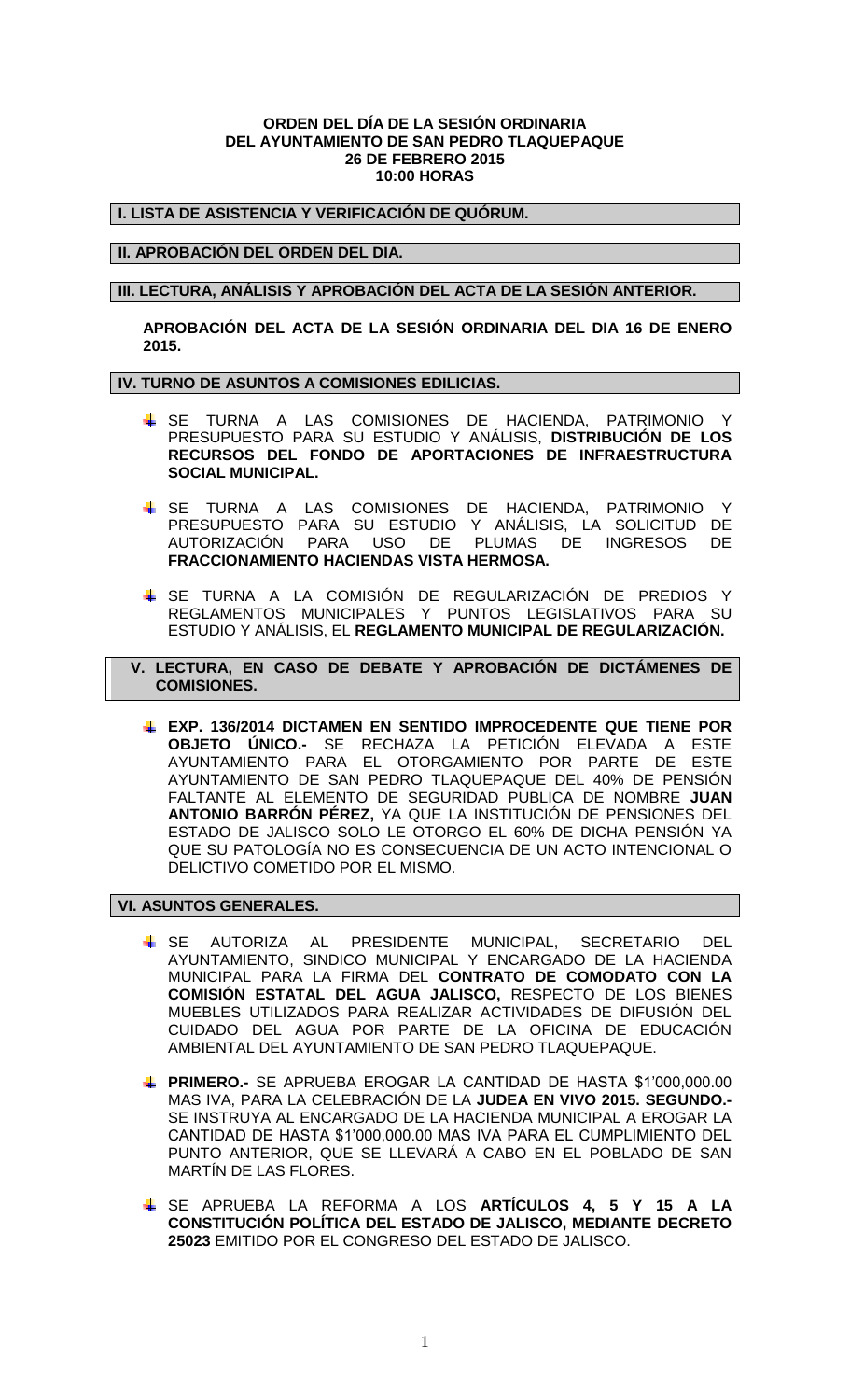- **PRIMERO.-** SE AUTORIZA LA MODIFICACIÓN AL ACUERDO DE CABILDO DE FECHA 25 DE NOVIEMBRE DE 2014 PARA QUEDAR COMO SIGUE: SE AUTORIZA LA CONTRATACIÓN DIRECTA Y POR TANTO LA FIRMA DE DIVERSOS CONTRATOS DE COMPRAVENTA Y/O PRESTACIÓN DE SERVICIOS CON LA PERSONA FÍSICA CON ACTIVIDAD EMPRESARIAL LA **ARQ. ANDREA LÓPEZ ROMERO** RESPECTO A LA COMPRA, ADAPTACIÓN EXTERIOR E INTERIOR DE CHASIS Y EQUIPAMIENTO DE UN VEHÍCULO Y TODO LO NECESARIO PARA QUE FUNCIONE COMO **TEATRO MÓVIL. PROYECTO QUE TENDRÁ UN COSTO TOTAL DE HASTA \$2'000,000.00** Y POR EL QUE **CONACULTA APORTARA** LA CANTIDAD DE **\$1'300,000.00** Y **EL RESTO SE CUBRIRÁ CON DINERO PROPIO DE ESTE AYUNTAMIENTO.** SE AUTORIZA LA CONTRATACIÓN DIRECTA Y POR TANTO LA FIRMA DE DIVERSOS CONTRATOS DE PRESTACIÓN DE SERVICIOS CON LA PERSONA FÍSICA CON ACTIVIDAD EMPRESARIAL EL **C. GABRIEL GUTIÉRREZ GUZMÁN** RESPECTO A LA EDICIÓN, IMPRESIÓN, REDACCIÓN Y ESTILO, MATERIAL DE ILUSTRACIÓN, PUBLICIDAD Y TODO LO NECESARIO PARA LA PUBLICACIÓN DEL LIBRO **"EL NIÑO CRONISTA, HISTORIAS Y LEYENDAS DE SAN PEDRO TLAQUEPAQUE", PROYECTO QUE TIENE UN COSTO TOTAL DE \$293,000.00** Y POR EL QUE CONACULTA APORTARÁ LA CANTIDAD DE **\$200,000.00 Y EL RESTO SE CUBRIRÁ CON DINERO PROPIO DE ESTE AYUNTAMIENTO. SEGUNDO.-** SE AUTORIZA AL PRESIDENTE MUNICIPAL, SECRETARIO DEL AYUNTAMIENTO, SINDICO MUNICIPAL Y ENCARGADO DE LA HACIENDA MUNICIPAL, A FORMALIZAR LOS CONTRATOS NECESARIOS.
- SE AUTORIZA AL PRESIDENTE MUNICIPAL, SECRETARIO DEL AYUNTAMIENTO, SINDICO MUNICIPAL Y ENCARGADO DE LA HACIENDA MUNICIPAL PARA LA FIRMA DE DIVERSOS **CONVENIOS DE COLABORACIÓN CON LA CANACO TLAQUEPAQUE** PARA LA ELABORACIÓN E IMPLEMENTACIÓN DE PROYECTOS DE DESARROLLO ECONÓMICO, CAPACITACIÓN Y CONSULTORÍAS PARA EMPRESAS DE SAN PEDRO TLAQUEPAQUE; CONVENIOS POR LOS QUE ESTE MUNICIPIO RECIBIRÁ DE CANACO TLAQUEPAQUE DIVERSAS PARTIDAS DE DINERO PARA LA IMPLEMENTACIÓN DE DICHOS PROGRAMAS, EN LA INTELIGENCIA DE QUE EN CASO DE QUE ESTE MUNICIPIO NO RECIBA TALES PARTIDAS DE DINERO NO TENDRÁ NINGUNA OBLIGACIÓN PARA LA IMPLEMENTACIÓN DE DICHOS PROGRAMAS.
- SE AUTORIZA DESINCORPORAR Y DAR DE BAJA DEL PATRIMONIO MUNICIPAL 2 JAULAS METÁLICAS ARMABLES (PERRERAS DE 3.50 X 5.00 METROS) COLOR AZUL, 7 JAULAS INDIVIDUALES (80 X 80 X 1 M) LAS CUALES FUERON DESBARATADAS PARA LA CONSTRUCCIÓN NUEVAS PERRERAS DEL DEPARTAMENTO DE **SALUD PÚBLICA VETERINARIA.**
- SE AUTORIZA **MODIFICAR EL ACUERDO DE AYUNTAMIENTO DE FECHA 19 DE DICIEMBRE 2013,** PARA QUEDAR COMO SIGUE: **PRIMERO.-** SE APRUEBA CONFERIR PODER GENERAL JUDICIAL EN LOS TÉRMINOS ESTABLECIDOS POR LOS ARTÍCULOS 2207 PÁRRAFO PRIMERO DEL CÓDIGO CIVIL DEL ESTADO DE JALISCO, 2554 PÁRRAFO PRIMERO DEL CÓDIGO CIVIL FEDERAL Y SUS CORRELATIVOS DE LOS RESTANTES ESTADOS DEL PAÍS, CON TODA CLASE DE FACULTADES GENERALES Y LAS ESPECIALES QUE REQUIERAN PODER ESPECIAL, DE MANERA ENUNCIATIVA MÁS NO LIMITATIVA, CONFIRIÉNDOSE A:

#### **SINDICO MUNICIPAL, EL LICENCIADO ANTONIO LOZANO GARCIDUEÑAS**

#### **ABOGADOS**

01.- ADRIANA SEVILLA RAMÍREZ 02.- ALEJANDRO TORRES MURGUÍA 03.- ALMA DELIA HERNÁNDEZ GARCÍA 04.- ALFONSO SILVA GONZÁLEZ 05.- ANTONIO VILLANUEVA ALVA 06.- CARLOS DAVID LÓPEZ GUTIÉRREZ 07.- CELINA JÁUREGUI GUTIÉRREZ 08.- CESAR CUENCA CALATA 09.- CLAUDIA GABRIELA MALDONADO HERNÁNDEZ 10.- DANIEL DÍAZ PÉREZ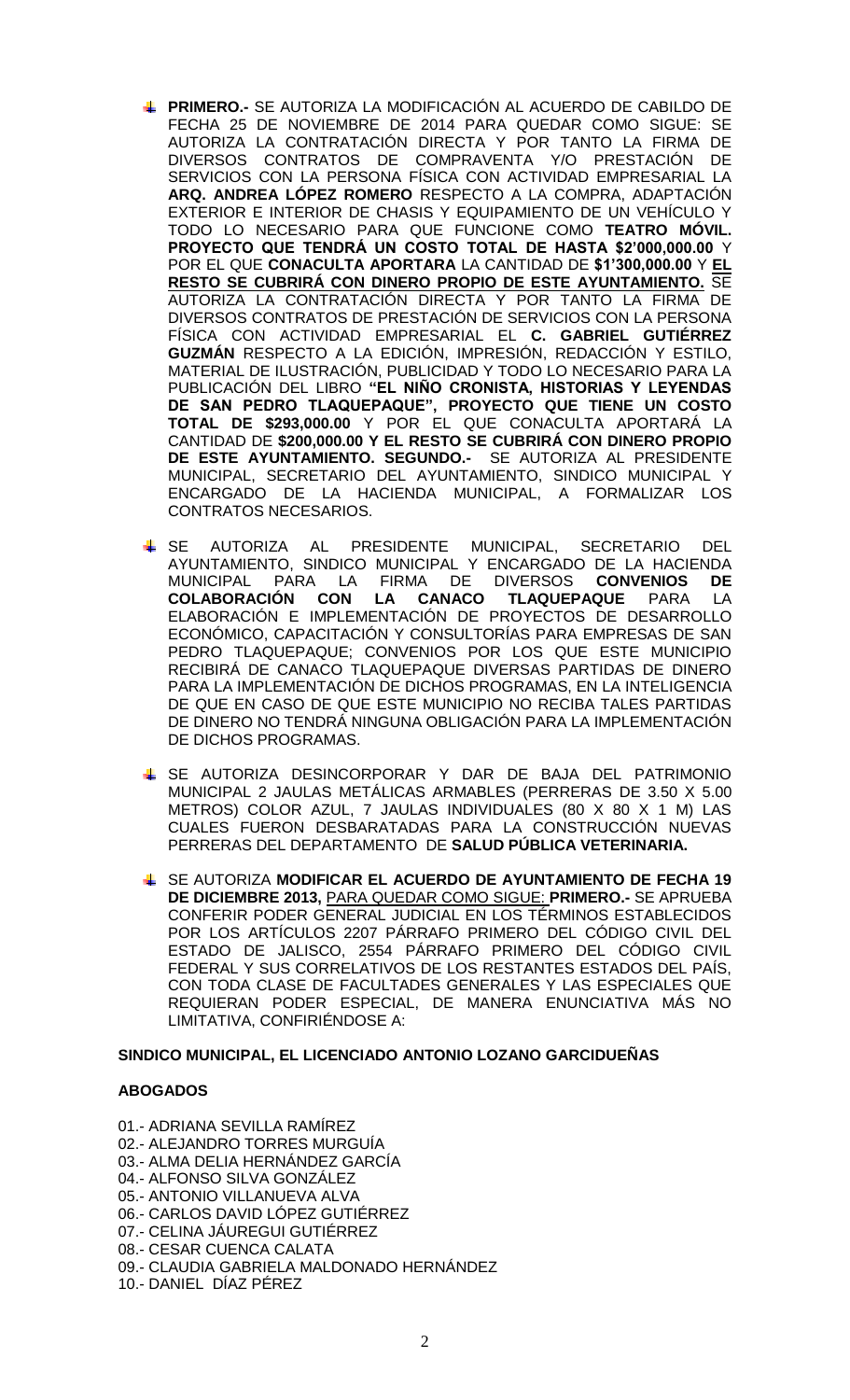11.- DAVID CONTRERAS PEÑA

12.- ELIZABETH CERPA GALLEGOS

- 13.- FIDEL IBARRA CONTRERAS
- 14.- FIDEL GARCÍA MUÑOZ
- 15.- GABRIELA RODRÍGUEZ CONTRERAS
- 16- GILDARDO BERUMEN ARELLANO
- 17.- JAIME FLORES MARTÍNEZ
- 18.- JORGE ISAAC DE LA TORRE RAMÍREZ
- 19.- JAZAEL HERNÁNDEZ MORA
- 20.- JESÚS MARCELINO BERMUDEZ RUELAS
- 21.- JORGE HUGO GUZMÁN OROZCO
- 22.- JOSÉ ENRIQUE TORRES GIRÓN
- 23.- JOSÉ NICOLÁS RAMÍREZ RIZO
- 24.- LUIS EDMUNDO SANDOVAL GALINDO
- 25.- MARÍA GUADALUPE BARBA DELGADILLO
- 26.- MARIO LÓPEZ HERRERA
- 27.- MARIO SERGIO GAMA APODACA
- 28.- NADIA ELIZABETH ARIAS ZEPEDA
- 29.- NOBEL JESÚS CRUZ SOLÍS
- 30.- NORBERTO LEAL ALCALÁ
- 31.- OMAR ALEJANDRO GUTIÉRREZ VELAZQUEZ
- 32.- REYNALDO VÁZQUEZ PERALTA
- 33.- SERGIO FRANCISCO VIRAMONTES JUÁREZ
- 34.- TANIA NERI GUTIÉRREZ
- 35.- URIEL GUILLEN BERNAL
- 36.- RAMÓN CRUZ MEJÍA
- 37.- SANTIAGO MEDINA RODRÍGUEZ
- 38.- SAÚL LEMUS GUERRERO
- 39.- JOSÉ VALENTÍN RIZO LARA
- 40.- JAVIER NAMBO JACOBO
- 41.- DAVID RAMOS LARIOS
- 42.- ROBERTO IRÁN RAMÍREZ FUENTES
- 43.- JOSÉ ANTONIO RODRÍGUEZ AYALA
- 44.- DIEGO RAMÍREZ HERNÁNDEZ
- 45.- MIREYA BEATRIZ GALLARDO PÉREZ
- 46.- LAURA YOLANDA RAMÍREZ GÓMEZ
- 47.- MARIA CRUZ HERNÁNDEZ INFANTE

# **CON LAS FACULTADES SIGUIENTES:**

**A) FACULTADES JUDICIALES.-** INICIAR, DESISTIRSE Y PROSEGUIR TODA CLASE DE JUICIOS SEGÚN PROCEDA **DESIGNAR AUTORIZADOS**, PRESENTAR DENUNCIAS Y QUERELLAS PENALES; PRORROGAR JURISDICCIÓN; RECUSAR Y ALEGAR INCOMPETENCIAS; OFRECER Y RENDIR PRUEBAS Y TACHAR LAS DEL CONTRARIO; ARTICULAR Y ABSOLVER POSICIONES; PROMOVER TODA CLASE DE INCIDENTES; INTERPONER RECURSOS ORDINARIOS Y EXTRAORDINARIOS, PROMOVER Y CONTINUAR EN TODAS SUS ETAPAS EL JUICIO DE AMPARO; ASISTIR A REMATES Y HACER POSTURAS, PUJAS Y MEJORAS; PEDIR ADJUDICACIÓN DE BIENES; TRANSIGIR, COMPROMETER EN ARBITRO Y ARBITRADORES; Y PACTAR PROCEDIMIENTOS CONVENCIONALES PERMITIDOS POR LA LEY. LOS APODERADOS TENDRÁN FACULTAD PARA COMPARECER REPRESENTAR EXPRESAMENTE AL PODERDANTE EN LAS AUDIENCIAS DE CONCILIACIÓN PREVISTAS EN EL ARTÍCULO 282 BIS DEL CÓDIGO DE PROCEDIMIENTOS CIVILES DEL ESTADO DE JALISCO. **FACULTADES LABORALES.-** COMPARECER Y DESISTIRSE; DESIGNAR AUTORIZADOS, REPRESENTAR AL PODERDANTE EN LAS AUDIENCIAS QUE SE CELEBREN EN LOS TÉRMINOS DE LA LEY FEDERAL DEL TRABAJO Y LA LEY PARA LOS SERVIDORES PÚBLICOS DEL ESTADO DE JALISCO; CONCILIAR,<br>INTERPONER Y CONTESTAR Y AMPLIAR DEMANDAS, RATIFICAR INTERPONER Y CONTESTAR Y AMPLIAR DEMANDAS, RATIFICAR DEMANDAS, CELEBRAR Y RATIFICAR CONVENIOS, ABSOLVER POSICIONES, INTERPONER INCIDENTES, COMPARECER EN TODO TIPO DE CONFLICTOS LABORALES TANTO INDIVIDUALES COMO COLECTIVOS CON TODA CLASE DE AUTORIDADES LABORALES FEDERALES O LOCALES EN NOMBRE Y REPRESENTACIÓN DEL AYUNTAMIENTO MANDANTE. **EN GENERAL.-** AGOTAR LOS TRÁMITES EN AQUELLOS ASUNTOS QUE SEAN COMPATIBLES CON LA NATURALEZA DE ESTE MANDATO, ANTE PERSONAS FÍSICAS O MORALES, AUTORIDADES ADMINISTRATIVAS, JUDICIALES Y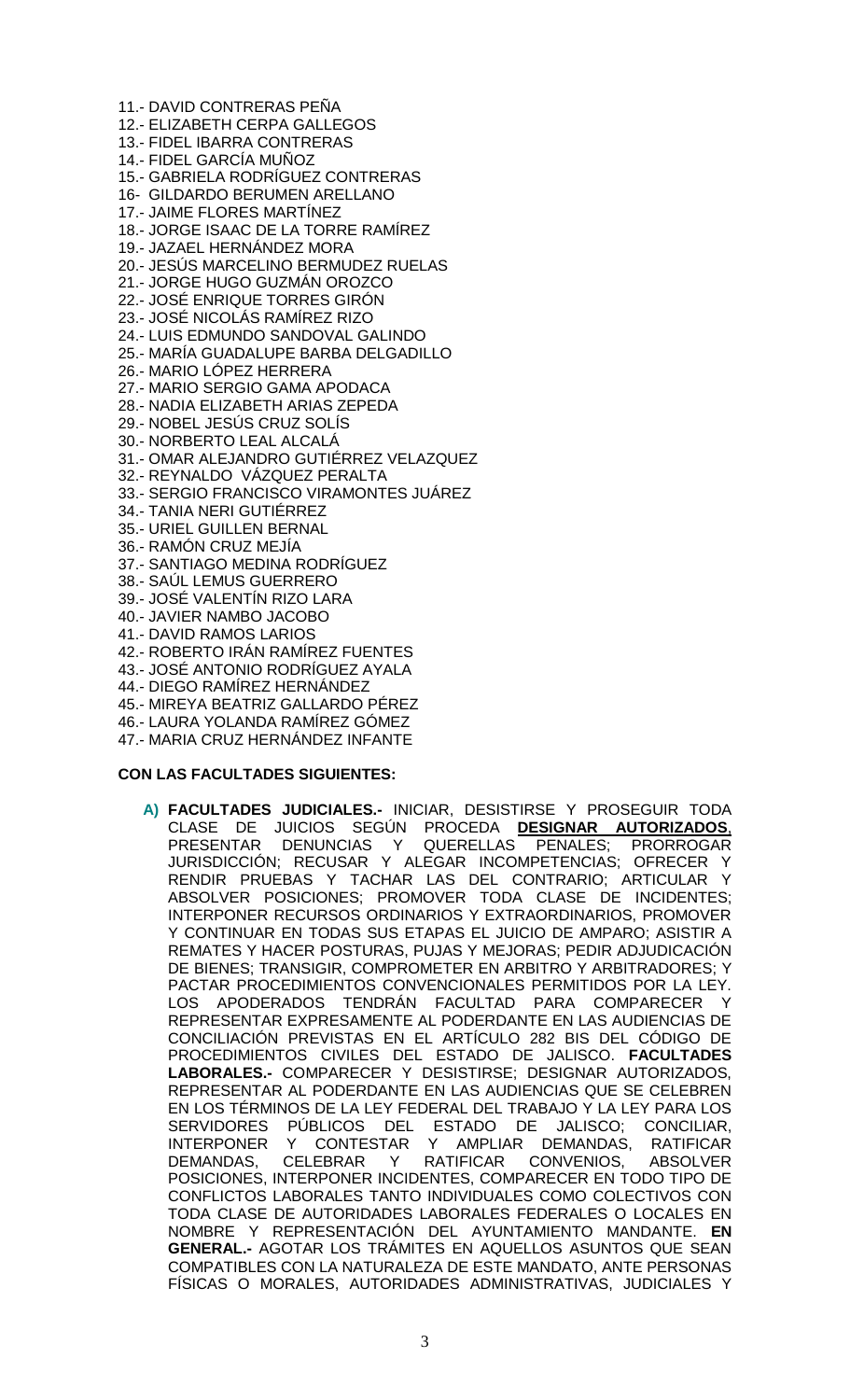LABORALES TANTO FEDERALES COMO ESTATALES Y MUNICIPALES. **SE APRUEBA CONFERIR PODER PARA ACTOS DE ADMINISTRACIÓN Y DOMINIO** ÚNICAMENTE PARA LA SUBROGACIÓN DE VEHÍCULOS SINIESTRADOS O ROBADOS, ASÍ COMO PARA TRAMITAR SU INDEMNIZACIÓN ANTE LAS COMPAÑÍAS ASEGURADORAS CON LAS QUE EL PODERDANTE TENGA CONTRATOS AL **LIC. FEDERICO MORENO CALZADILLA. SEGUNDO.-** LA DURACIÓN MÁXIMA DEL PRESENTE PODER SERÁ HASTA SU REVOCACIÓN. **TERCERO.**- SE FACULTA AL SÍNDICO MUNICIPAL PARA QUE REALICE LOS TRÁMITES NECESARIOS Y PROTOCOLICE ANTE NOTARIO PÚBLICO EL PRESENTE ACUERDO. **CUARTO.-** SE REVOCAN LOS PODERES OTORGADOS CON ANTERIORIDAD A LAS PERSONAS QUE YA NO SE ENCUENTRAN EN LA LISTA DEL PUNTO PRIMERO.

- $\overline{+}$  SE AUTORIZA OTORGAR UN RECONOCIMIENTO Y APOYO ECONÓMICO A **12 MUJERES DEL MUNICIPIO DE SAN PEDRO TLAQUEPAQUE,** POR LA CANTIDAD DE \$4,000.00 (CUATRO MIL PESOS 00/100 M.N.) PARA CADA UNA, COMO PREMIO DENTRO DEL **"GALARDÓN MUJERES SAN PEDRO TLAQUEPAQUE 2015",** EN LAS CATEGORÍAS ARTESANAL, CULTURA, COMUNICACIÓN, DEPORTE, EDUCACIÓN, EMPRESARIAL, ALTRUISMO, INDÍGENA Y/O RURAL, SALUD, SEGURIDAD, JEFA DE FAMILIA, COMERCIANTE Y PROMOTORA COMUNITARIA.
- SE AUTORIZA AL PRESIDENTE MUNICIPAL, SECRETARIO DEL AYUNTAMIENTO, SINDICO MUNICIPAL Y ENCARGADO DE LA HACIENDA MUNICIPAL PARA LA FIRMA DE UN CONVENIO DE COLABORACIÓN Y PARTICIPACIÓN DEL PROGRAMA **MOCHILAS CON LOS ÚTILES PARA EL EJERCICIO FISCAL 2015**, CON EL GOBIERNO DEL ESTADO DE JALISCO, PARA APLICARSE EN CENTROS EDUCATIVOS PÚBLICOS DE PREESCOLAR, PRIMARIA Y SECUNDARIA ESTABLECIDOS EN EL MUNICIPIO.
- SE AUTORIZA AL PRESIDENTE MUNICIPAL, SINDICO MUNICIPAL, SECRETARIO DEL AYUNTAMIENTO Y ENCARGADO DE LA HACIENDA MUNICIPAL PARA LA FIRMA DEL CONVENIO DE COLABORACIÓN CON EL **CONSEJO ESTATAL CONTRA LAS ADICCIONES EN JALISCO,** EN EL CUAL SE ESTABLECEN LAS BASES DE COLABORACIÓN CON EL COMUCAT, POR EL TÉRMINO DE LA ADMINISTRACIÓN ESTATAL.
- SE AUTORIZA ACEPTAR EN DONACIÓN POR PARTE DEL CIUDADANO GUILLERMO OTTO CAMARENA NIEHUS EN SU CARÁCTER DE ADMINISTRADOR ÚNICO DE LA EMPRESA DENOMINADA **"ADQUISICIÓN INMOBILIARIA CZ",** SOCIEDAD ANÓNIMA DE CAPITAL VARIABLE, A FAVOR DE ESTE AYUNTAMIENTO CONSTITUCIONAL DE SAN PEDRO TLAQUEPAQUE, UN PREDIO UBICADO EN LA COLONIA SAN PEDRITO PARA SER DESTINADO A VIALIDAD, Y QUE SE ENCUENTRA UBICADO EN CALLE TAMIAHUA S/N ENTRE LA CALLE DEL CERRITO, CON UNA SUPERFICIE DE 1,229.01 METROS.
- **PRIMERO.-** SE AUTORIZA LA MODIFICACIÓN AL ACUERDO DE CABILDO DE FECHA 25 DE NOVIEMBRE DE 2014, DONDE SE AUTORIZA LA ENTREGA DE DIVERSOS PREDIOS AL SIAPA, PARA QUEDAR COMO SIGUE: SE CANCELA LA ENTREGA DE DIVERSOS PREDIOS ÚTILES PARA LA PERFORACIÓN DE LA RED DE POZOS DENOMINADOS "SISTEMA LAS PINTAS" Y SE AUTORIZA LA ENTREGA EN COMODATO POR 10 AÑOS DE LAS SIGUIENTES FRACCIONES DE BIENES INMUEBLES PROPIEDAD MUNICIPAL AL SIAPA PARA LA CONSTRUCCIÓN DE LA RED DE POZOS DENOMINADOS "**SISTEMA SAN MARTÍN"** UBICACIÓN DE LOS PREDIOS PARA LA CONSTRUCCIÓN DE INFRAESTRUCTURA DEL **"SISTEMA SAN MARTÍN":** PARA LA PERFORACIÓN DEL **"POZO EL TEMPIZQUE"** Y CONSTRUCCIÓN DE INFRAESTRUCTURA SE ENTREGA EN COMODATO **UNA FRACCIÓN DE 163.83 MTS 2** DEL PREDIO PROPIEDAD MUNICIPAL UBICADO EN LA COLONIA EL TEMPIZQUE, CON DOMICILIO CALLE GUAYANGUARICUARO**.** PARA LA PERFORACIÓN DEL **"POZO LA ABADÍA"** Y CONSTRUCCIÓN DE INFRAESTRUCTURA SE ENTREGA EN COMODATO **UNA FRACCIÓN**